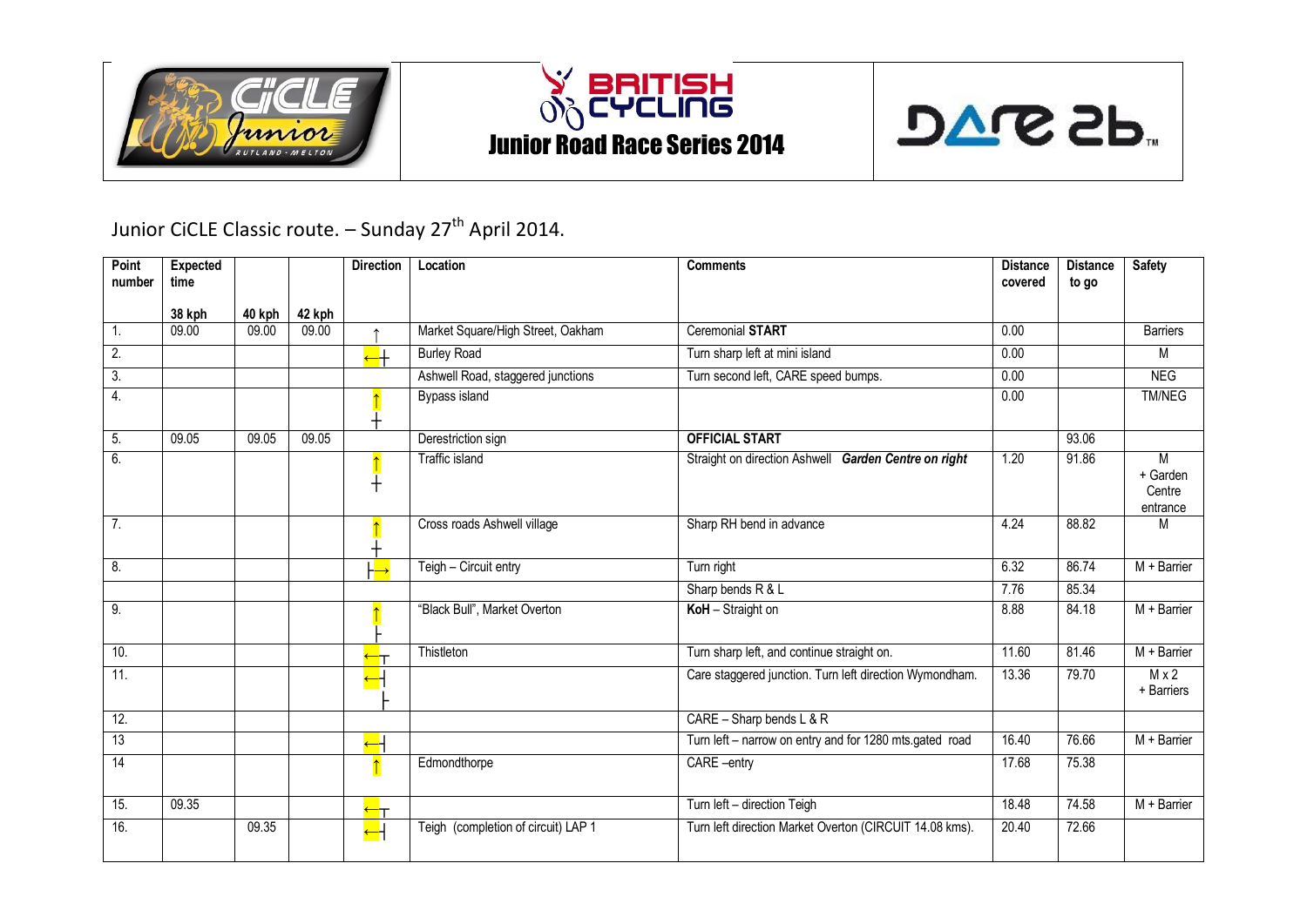| 17.               |       |       |       |                                                |                                                                                                           | Sharp bends R & L                                                                                                                                        |       |       |                             |
|-------------------|-------|-------|-------|------------------------------------------------|-----------------------------------------------------------------------------------------------------------|----------------------------------------------------------------------------------------------------------------------------------------------------------|-------|-------|-----------------------------|
| 18.               |       |       |       |                                                | At sharp left hand bend on 2 <sup>nd</sup> and 4 <sup>th</sup> laps                                       | <b>Straight on "UNSUITABLE FOR MOTORS"</b>                                                                                                               | 21.68 | 71.38 | $M + B$ arrier              |
| 19.               |       |       |       |                                                | "Barrowberg" (2 <sup>nd</sup> & 4 <sup>th</sup> laps ONLY)                                                | 1640 mts <b>E</b> CAUTION rough surface                                                                                                                  |       |       |                             |
| 20.               |       |       |       | ┬ <mark>→</mark>                               | <b>Barrow Village</b>                                                                                     | KoH - bear right & straight on                                                                                                                           | 23.32 | 69.74 | M                           |
| 21.               |       |       |       | ┶┱                                             | Re-entry to main roadway                                                                                  | Turn left direction Market Overton                                                                                                                       | 23.91 | 69.15 | $M + B$ arrier              |
| 22.               |       |       |       | ┬ <mark>→</mark>                               | "Black Bull", Market Overton                                                                              | Turn right to rejoin main lap                                                                                                                            | 25.75 | 67.31 |                             |
| 23.               | 10.04 |       |       | $\leftarrow$                                   | Teigh (completion of circuit) LAP 2                                                                       | (Includes detour)                                                                                                                                        | 37.27 | 55.79 |                             |
|                   |       |       |       |                                                |                                                                                                           |                                                                                                                                                          |       |       |                             |
| $\overline{24}$ . |       |       |       | $\leftarrow$                                   | Teigh (completion of circuit) LAP 3                                                                       |                                                                                                                                                          | 51.35 | 41.71 |                             |
| $\overline{25}$ . |       |       |       | $\leftarrow$                                   | Teigh (completion of circuit) LAP 4<br>20 KM TO GO approaching Thistleton junction<br>on LAP <sub>5</sub> | (Includes detour)                                                                                                                                        | 68.38 | 24.68 |                             |
| 26.               |       | 11.10 |       |                                                | Teigh, (completion of circuit) LAP 5<br>10 KM TO GO just beyond left turn for Market<br>Overton.          | Straight on direction Oakham                                                                                                                             | 82.46 | 10.60 |                             |
| $\overline{27}$ . |       |       | 11.08 |                                                | Cross roads Ashwell village                                                                               | Sharp LH bend following. Garden Centre on left.                                                                                                          | 84.54 | 8.52  |                             |
| 28.               |       |       |       | $\overline{\phantom{a}}$                       | <b>Traffic island</b><br>5 KM TO GO 300 mts after left turn                                               | Turn left                                                                                                                                                | 87.58 | 5.48  |                             |
| 29                |       |       |       | ┰ <mark>═</mark>                               | <b>Burley village</b><br>4 KM TO GO just before junction<br>3 KM to GO at garage on descent               | Turn right top of hill, in advance of 'green', and<br>immediately right again to join B668 and descend towards<br>Oakham.<br><b>Caution fast descent</b> | 89.18 | 3.88  | $Mx^2$ +<br><b>Barriers</b> |
| $\overline{30}$   |       |       |       | $\overline{\overline{\phantom{a}}\phantom{a}}$ | Bypass island<br>2 KM TO GO at island                                                                     | Turn left onto A606, Oakham bypass.                                                                                                                      | 90.94 | 2.12  | <b>TM/NEG</b>               |
| $\overline{31}$   |       |       |       | $+\rightarrow$                                 | Stamford Road island<br>1 KM TO GO on exit from island.                                                   | Turn right - short cut island - direction Oakham                                                                                                         | 91.96 | 1.10  | Police/NEG                  |
| 32                |       |       |       | ┬─→                                            | Mini island on entry to Oakham                                                                            | Bollards in centre of road - Care Turn right                                                                                                             | 92.86 | 0.20  | M                           |
| 33                |       |       |       |                                                | Mini island                                                                                               | Care bollards in advance                                                                                                                                 | 92.96 | 0.08  | M                           |
| 34                | 11.35 | 11.27 | 11.20 |                                                | Market Square/High Street, Oakham                                                                         | <b>FINISH</b>                                                                                                                                            | 93.06 | 0.00  | <b>Barriers</b>             |

Key to Safety : M - Static Marshal

TM – Traffic Management personnel

NEG – National Escort Group (Motos)